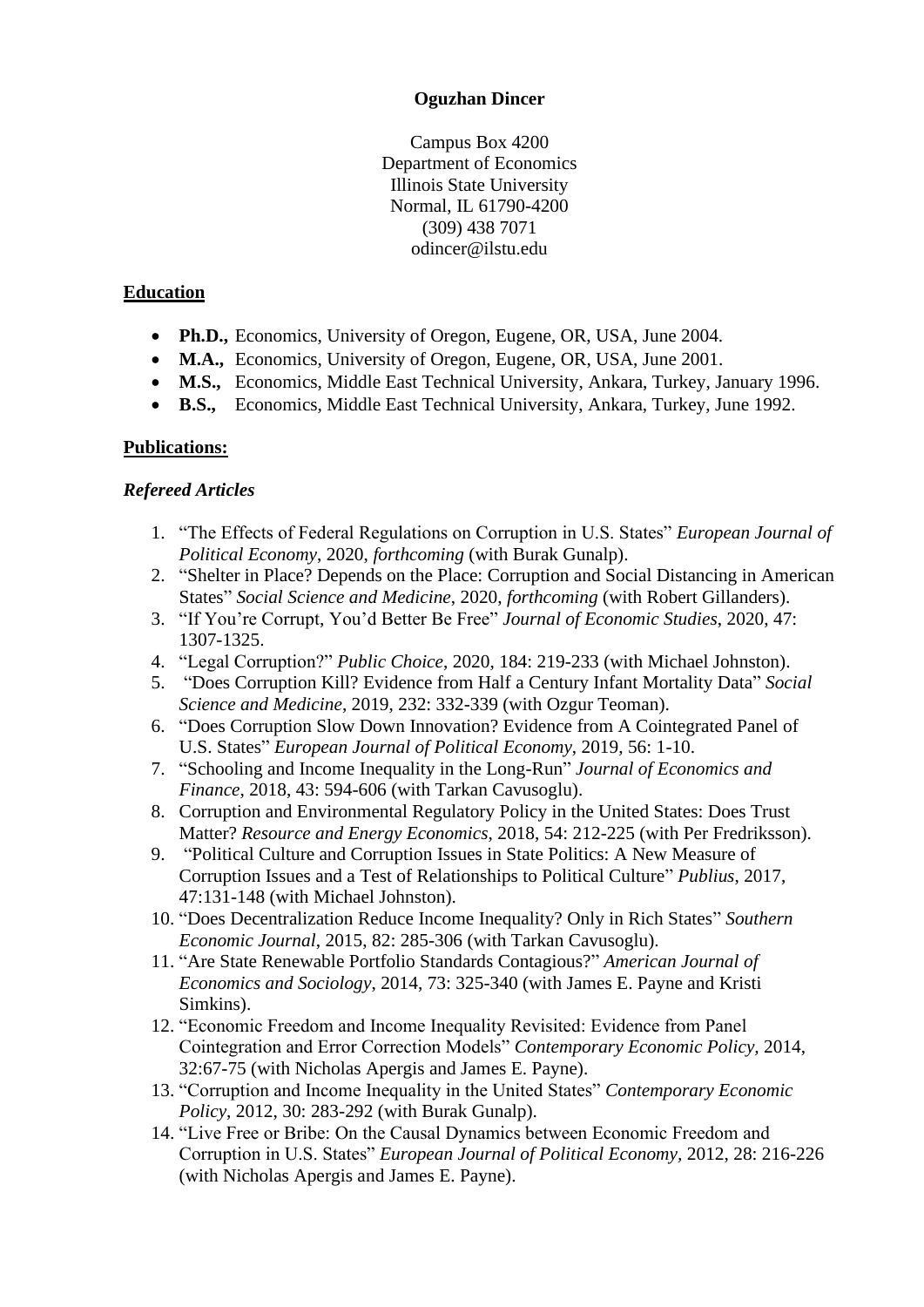- 15. "Taking Care of Your Own: Ethnic and Religious Heterogeneity and Income Inequality" *Journal of Economic Studies,* 2012, 39: 290-313 (with Peter J. Lambert).
- 16. "Special Interest Groups and Economic Growth in the United States" *Eastern Economic Journal*, 2011, 38: 434-448*.*
- 17. "Trust and Schooling in the United States", *Economics of Education Review,* 2011, 30: 1097-1102*.*
- 18. "Ethnic and Religious Diversity and Income Inequality", *Eastern Economic Journal*, 2011, 37: 417-430 (with Michael J. Hotard).
- 19. "Ethnic Diversity and Trust", *Contemporary Economic Policy*, 2011, 29: 284-293.
- 20. ""Ethnic Diversity and Economic Growth in China" *Journal of Economic Policy Reform*, 2011, 4: 1-10 (with Fan Wang).
- 21. "On the Dynamics of Poverty and Income Inequality in U.S. States", *Journal of Economic Studies,* 2011, 38: 132-143 (with Nicholas Apergis and James E. Payne).
- 22. "Fiscal Decentralization and Trust", *Public Finance Review*, 2010, 38: 178-192.
- 23. "Corruption and Income Inequality in U.S. States: Evidence from Panel Cointegration and Error Correction Models", *Public Choice,* 2010, 145: 125-135. (with Nicholas Apergis and James E. Payne).
- 24. "Corruption, Decentralization, and Yardstick Competition" *Economics of Governance,*  2010, 11: 269-294 (with Christopher J. Ellis and Glen R. Waddell).
- 25. "Trust and Growth", *Public Choice*, 2010, 142: 59-67 (with Eric M. Uslaner).
- 26. "Determinants of Public Service Employee Corruption: A Conceptual Model from the Psychological Contract Perspective", *Journal of Industrial Relations*, 2008, 50: 69-85 (with Russel P. J. Kingshott).
- 27. "Ethnic and Religious Diversity and Corruption", *Economics Letters*, 2008, 99: 98-102.
- 28. "The Effects of Property Rights on Economic Performance", *Applied Economics*, 2007, 39 (7), 825-837.
- 29. "Predation, Protection, and Accumulation: Endogenous Property Rights in an Overlapping Generations Growth Model", *International Tax and Public Finance*, 2005, 12 (4), 435-455 (with Christopher J. Ellis).

### *Book Chapters*

- 1. Priming Identity, Framing Community: Christians, Muslims, and Intergroup Trust, in *Understanding Muslim Political Life in America:* (*Contested*) *Citizenship in the Twenty-First Century*, Temple University Press: Philadelphia, 2019 (with Brian Calfano, Dani McLaughlan, and Yusuf Sarfati).
- 2. Economic Freedom and Entrepreneurial Activity in American States, in *Economic Behavior, Economic Freedom, and Entrepreneurship*, Edward Elgar Publishing: Northampton, 2015 (with Tarkan Cavusoglu).
- 3. Optimal Government Size in Transition Countries, in *Progress in Economic Research*, Nova Science Publishers: New York, 2010 (with Burak Gunalp).
- 4. Religious Diversity and Corruption: Cross-Country Evidence, in *International Political Economy*, Nova Science Publishers: New York, 2010 (with James E. Payne).

### **Working Papers Under Review**

- *Pas De Deux* of Illegal and Legal Corruption in America (with Michael Johnston)
- Inflation and Income Inequality in the Long-Run: Evidence from OECD Countries
- Corruption and Total Factor Productivity in the Long-Run: Evidence from Post-WW2 Turkey (with Ozgur Teoman and Tarkan Cavusoglu).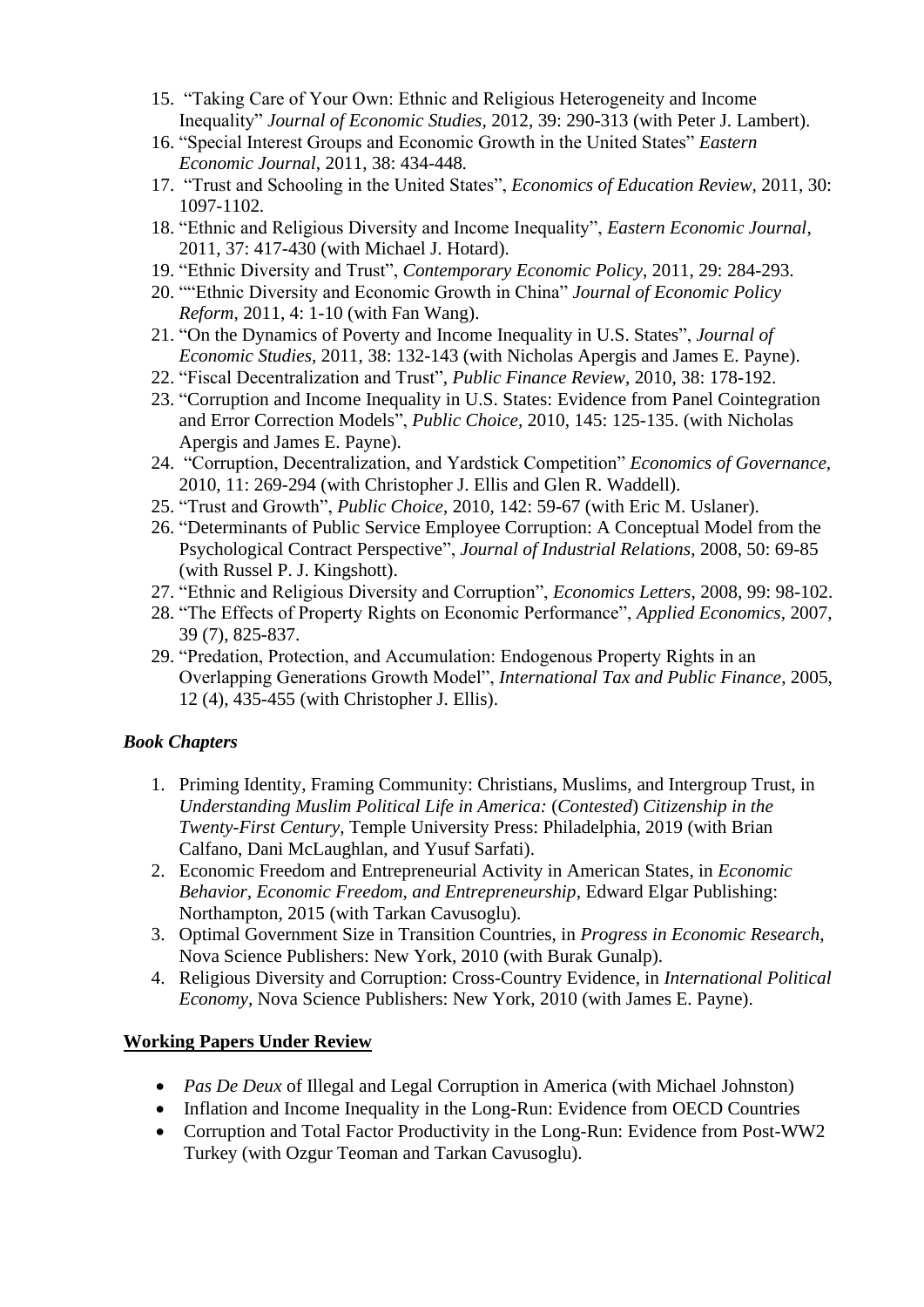### **Work in Progress**

- Black and (*Thin*) Blue (*Line*): Political Determinants of Police Killings in America (with Michael Johnston)
- Corruption, Lobbying, and Income Inequality in American States (with Robert Gillanders).

# **Conference Presentations**

- International Institute of Public Finance 2019, Glasgow, UK, August 2019.
- Institute for Corruption Studies 2nd Workshop on Corruption 2019, Chicago, IL, May 2019.
- Public Choice Society 2019, Louisville, KY, March 2019
- Institute for Corruption Studies Inaugural Workshop on Corruption 2018, Chicago, IL, May 2018.
- Public Choice Society 2018, Charleston, SC, March 2018.
- CESifo Political Economy Workshop 2017, Dresden, Germany, November 2017.
- International Institute of Public Finance 2017, Tokyo, Japan, August 2017.
- Public Choice Society 2017, New Orleans, LA, March 2017.
- Southern Economic Association 2016, Washington, DC, November 2016.
- CEP Conference on Monetary Policy and Sustainability, Bellagio, Italy, June 2014.
- CEP Workshop on Monetary Policy and Income Inequality, Atlanta, GA, April 2014
- Edmond J. Safra Center for Ethics Conference on Institutional Corruption 2012, Cambridge, MA, February 2012
- Public Choice Society 2009, Las Vegas, NV, March 2009.
- Association for Social Economics ASSA Meetings 2008, New Orleans, LA, January 2007.
- Southern Workshop in Macroeconomics 2007, Auckland, New Zealand, March 2007.
- Association for Social Economics ASSA Meetings 2007, Chicago, IL, January 2007.
- Association for Public Economic Theory Conference 2006, Hanoi, Vietnam, August 2006.
- Econometric Society Australasian Meetings 2006, Alice Springs, Australia, July 2006.
- Summer Workshop in Macroeconomics 2006, Auckland, New Zealand, May 2006.
- Australian Conference of Economists 2005, Melbourne, Australia, September 2005.
- 1<sup>st</sup> Meeting of the Society for the Study of Economic Inequality, Palma de Mallorca, Spain, July 2005.
- Summer Workshop in Macroeconomics 2005, Auckland, New Zealand, February 2005.
- Australian Conference of Economists 2004, Sydney, Australia, September 2004.
- $60<sup>th</sup> Congress of the International Institute of Public Finance, Milan, Italy, August$ 2004.

# **Invited Presentations (Selected)**

- Anti-Corruption Research Centre, Dublin City University, Dublin, Ireland, October 2020
- Faculty of Law, University of Vienna, Vienna, Austria, June 2018.
- Quality of Government Institute, University of Gothenburg, Gothenburg, Sweden, April 2015.
- Edmond J. Safra Center for Ethics, Harvard University, Cambridge, MA, March 2013.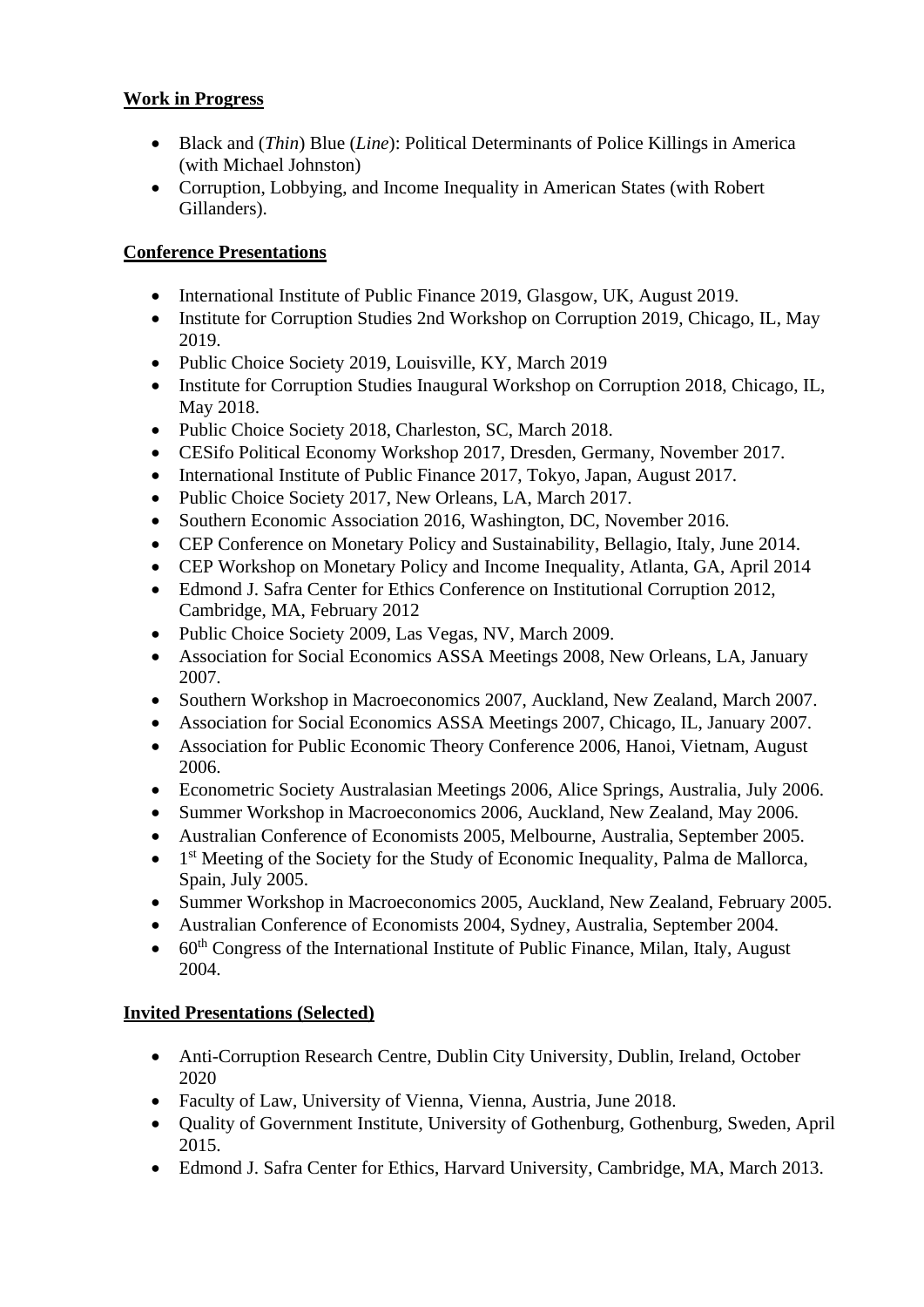# **Grants**

- **Charles Koch Foundation Research Grant (US\$664,500),** 2016
- **Charles Koch Foundation Research Grant (US\$45,000),** 2016
- **Edmond J. Safra Center Research Grant (US\$15,000),** 2013. *Awarded by Edmund J. Safra Center for Ethics, Harvard University.*
- **Edmond J. Safra Center Research Grant (US\$26,000),** 2012. *Awarded by Edmund J. Safra Center for Ethics, Harvard University.*
- **Charles Koch Foundation Teaching Development Grant (US\$5,000),** 2012.
- **CTLT Teaching Development Grant (US\$1500),** 2011. *Awarded by Illinois State University.*
- **IRPS Research Grant (US \$4000)**, 2010. *Awarded by Institute for Regulatory Policy Studies, Illinois State University.*
- **CTLT Teaching Development Grant (US\$1500),** 2010. *Awarded by Illinois State University.*
- **IRPS Research Grant (US \$4000)**, 2009. *Awarded by Institute for Regulatory Policy Studies, Illinois State University.*
- **PFIG Research Grant (US\$ 3500),** 2009. *Awarded by Illinois State University.*
- **NFIG Research Grant (US\$ 3500),** 2008. *Awarded by Illinois State University.*
- **MURF Research Grant (NZ\$ 6750),** 2004. *Awarded by Massey University.*
- **IRDG Travel Grant (NZ\$ 1000),** 2004. *Awarded by College of Business, Massey University.*

### **Academic Experience**

### *Research*

- **Director**, 2016 to Present, Institute for Corruption Studies, Illinois State University, Normal, IL
- **Research Fellow**, 2015 to Present, CESifo, University of Munich (LMU), Munich, Germany
- **International Advisory Board Member**, 2020 to Present, Anti-Corruption Research Centre, Dublin City University, Dublin, Ireland
- **Research Fellow,** 2011 to 2015, Edmond J. Safra Center for Ethics, Harvard University, Cambridge, MA

# *Editorship*

• **Guest Editor,** 2020, Public Choice.

# *Teaching*

- **Professor**, 2020 to Present, Illinois State University, Normal, IL.
- **Associate Professor,** 2012 to 2020, Illinois State University, Normal, IL.
- **Assistant Professor**, 2007 to 2012, Illinois State University, Normal, IL.
- **Guest Professor,** 2019 to Present, International Anti-Corruption Academy, Vienna, Austria
- **Senior Lecturer**, 2004 to 2007, Massey University, Auckland, New Zealand.